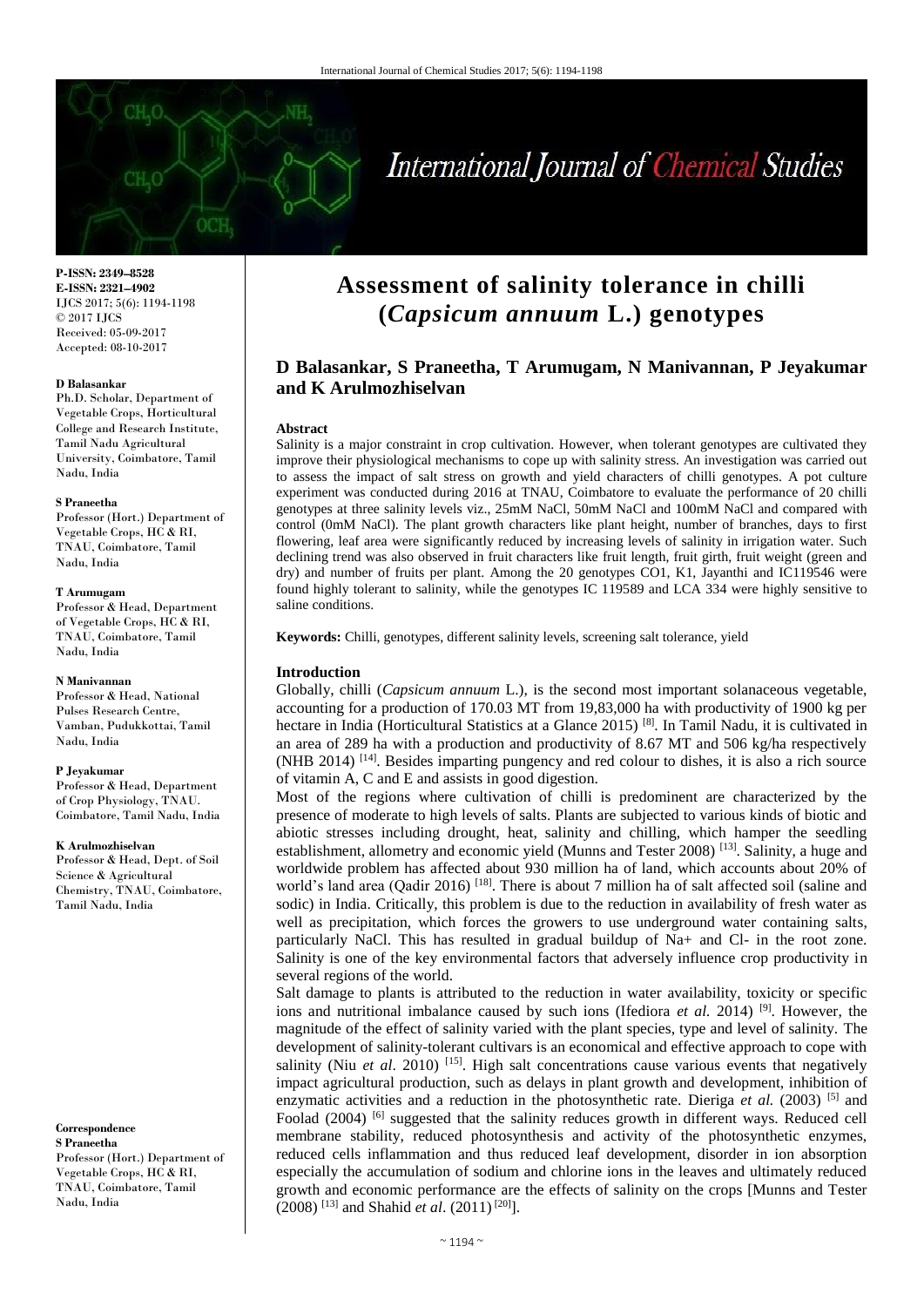Increasing salt tolerance of crops through plant breeding could increase the sustainability of irrigation with low quality water by reducing the need for leaching and allowing the use of poor quality water. Corrective measures of salinity problems are expensive and only temporary Therefore, selection and breeding for salt tolerance would be more permanent and complementary solutions to minimize salinity effects (Ashraf and McNeilly 2004<sup>[1]</sup>). Genetic variability within a species is a valuable tool for screening and breeding for salt tolerance. Therefore, the present study was undertaken to evaluate the effect of salinity on growth and yield of chilli genotypes.

### **Materials and Methods**

Pot culture experiment was carried out in the Department of Vegetable Crops, Horticultural College and Research Institute, Tamil Nadu Agricultural University, Coimbatore. A total number of thirty six genetically diversed chilli genotypes were collected from various national institutions and research stations *viz*., NBPGR New Delhi, IIVR Varanasi, IIHR Bangalore, KAU Kerala, PAU Ludhiana, HRS Guntur and local types of Tamil Nadu were used for this studies. The genotypes were evaluated under Factorial Completely Randomized Design with two replication. Forty-five days old healthy seedlings were transplanted in the pot. Saline conditions were simulated by employing aqueous NaCl solutions of 25, 50 and 100 mM prepared by dissolving analytical grade NaCl in water.

The treatment control was maintained for each chilli genotype where only normal water was applied. To avoid osmotic shock, NaCl concentrations were adjusted gradually (increasing 25 mM every two days) until desired concentration was reached. Each plant was irrigated at the rate of 1½ litre saline water per irrigation and the treatment was imposed at an interval of five days starting from the day of transplantation as per method suggested by Kameswari and Manohar Prasad (2005)  $[10]$ . Observation on characters were recorded and the mean values were derived. The recorded data were analysed with two-way analysis of variance (ANOVA) given by Gomez and Gomez (1984) [7] .

### **Results and Discussion Growth Attributes**

The study result revealed that salt stress adversely affected the performance of twenty chilli genotypes as compared to the control. Significant ( $p \le 0.05$ ) differences regarding different morphological attributes by various salinity levels are presented in Table 1. Among the genotypes, the mean plant height ranged from 26.00 cm to 34.80 cm in 100mM NaCl

treatment and 44.20 cm to 68.50 cm in control. Under 100mM saline water treatment the highest plant height was observed by the var.CO  $1$  (34.80 cm) followed by the var.K1 (34.50) cm) and the var. Jayanthi (34.00 cm).

Mean number of branches per plant was ranged between 8.50 (control) and 1.00 (100mM NaCl). As expected, control condition and the highest NaCl level (100mM NaCl) produced the highest and the lowest branches per plant respectively. It was observed that the branch number was decreased as salt stress increased. In the control treatment, it varied from 4.00 (IC119589) to 8.50 (var. Jayanthi). At the highest saline stress level (100mM of NaCl) var. Jayanthi and K1 recorded the highest branch number of 3.50. These saline tolerant chilli genotypes under saline condition might have manifested by restricted translocation /exclusion of Na<sup>+</sup> and  $K^{(-)}$  ions from root to leaves and increased the assimilation of photosynthates and adjusted osmotically to the growing conditions as a result of which they were successful in maintaining required cell enlargement so they showed maximum plant height and number of branches (Shahid *et al.,*  2011)[20] , Samira *et al*. (2012) [19] and Zhani *et al.* (2012) [23] obtained a similar result in chilli.

Significant differences were observed for days to first flowering in all the treatments which in an important criteria to assess the earliness for flowering. Earliness for flowering was registered between 72.50 days in control and 97.50 days under 100mM NaCl. Under control treatment, it varied from 72.50 days (var. K1) to 87.00 days (var. Punjab Lal). Among the genotypes, the var. K1 and IC119546 were early to flowering (72.50 days), which was onpar with var. CO 4 and Jayanthi (73.50 days). At the highest saline stress level (100mM of NaCl), the var. K1 and var. Jayanthi took 88.00 days for flowering which was on par with var. CO1 (88.50 days). The var. Jayanthi, IC119546 and K1 were produced flowers and showed tolerance to salinity upto the highest concentration of 100mM of NaCl. Generally chilli genotypes have genetical ability to produce more auxin, gibberellin and growth substances at early phase of growth and that would have caused early induction of flowering. The varieties Jayanthi, CO 1 and K1 showed the high salt tolerant potential regarding the early flowering which indicates that these cultivars might have accumulated less ratios of salt toxic ions (Na and Cl) in their tissue, thus absorbed the maximum beneficial ions. The balanced nutrient uptake and moisture content would have facilitated the enzymatic and protein activities necessary for growth and flower development (Tahir Abbas *et al.* 2014)<sup>[21]</sup>. These results are comparable as per the report of Kameswari and Manohar Prasad (2005) [10] in chilli and Turhan *et al*. (2009) [22] in tomato.

|                 | <b>Plant Height (cm)</b> |                | No of branches/plant |                |       | Days to first flowering |                |                |                |                |                |                |
|-----------------|--------------------------|----------------|----------------------|----------------|-------|-------------------------|----------------|----------------|----------------|----------------|----------------|----------------|
| Genotypes (G)   | $T_1$                    | $\mathbf{T}_2$ | $T_3$                | T <sub>4</sub> | $T_1$ | T <sub>2</sub>          | $\mathbf{T}_3$ | T <sub>4</sub> | $\mathbf{T}_1$ | $\mathbf{T}_2$ | $\mathbf{T}_3$ | T <sub>4</sub> |
| CA7             | 60.00                    | 43.90          | 40.20                | 21.50          | 5.50  | 4.00                    | 2.50           | 1.50           | 75.00          | 80.00          | 85.50          | 92.00          |
| CO <sub>1</sub> | 68.50                    | 53.20          | 42.85                | 23.50          | 7.50  | 5.50                    | 3.50           | 3.00           | 74.00          | 75.50          | 82.50          | 88.50          |
| CO <sub>4</sub> | 64.00                    | 50.50          | 40.50                | 21.25          | 6.50  | 5.00                    | 3.50           | 2.50           | 73.50          | 74.00          | 84.50          | 90.00          |
| PKM1            | 60.50                    | 47.25          | 42.95                | 20.00          | 7.00  | 4.50                    | 3.50           | 2.50           | 74.50          | 73.50          | 85.50          | 90.50          |
| K1              | 68.20                    | 55.80          | 42.35                | 22.00          | 8.00  | 5.00                    | 4.00           | 3.50           | 72.50          | 78.00          | 84.50          | 88.00          |
| Guntur local    | 61.56                    | 50.90          | 39.75                | 21.50          | 7.00  | 4.50                    | 3.50           | 2.50           | 73.50          | 78.00          | 86.00          | 92.50          |
| LCA $639$       | 65.60                    | 52.35          | 41.85                | 22.00          | 7.00  | 5.50                    | 3.50           | 1.50           | 75.50          | 78.00          | 85.00          | 87.00          |
| $LCA$ 334       | 49.10                    | 44.10          | 41.78                | 15.00          | 6.50  | 5.50                    | 3.50           | 2.50           | 75.00          | 81.50          | 83.50          | 90.00          |
| Peraivur Local  | 62.20                    | 49.90          | 46.95                | 20.50          | 7.50  | 5.50                    | 3.50           | 2.50           | 79.50          | 85.50          | 88.00          | 91.00          |
| Anugraha        | 60.50                    | 44.86          | 41.80                | 16.50          | 6.50  | 4.50                    | 3.50           | 2.50           | 78.00          | 79.50          | 82.50          | 84.50          |
| Uiwala          | 56.50                    | 42.66          | 40.38                | 15.00          | 6.00  | 4.50                    | 3.50           | 2.00           | 73.50          | 76.50          | 80.50          | 94.50          |
| EC 399549       | 54.00                    | 45.70          | 42.36                | 14.00          | 6.50  | 4.50                    | 3.50           | 2.50           | 82.00          | 83.50          | 89.00          | 93.00          |

**Table 1:** Variation in morphological parameters of chilli genotypes to increasing salinity levels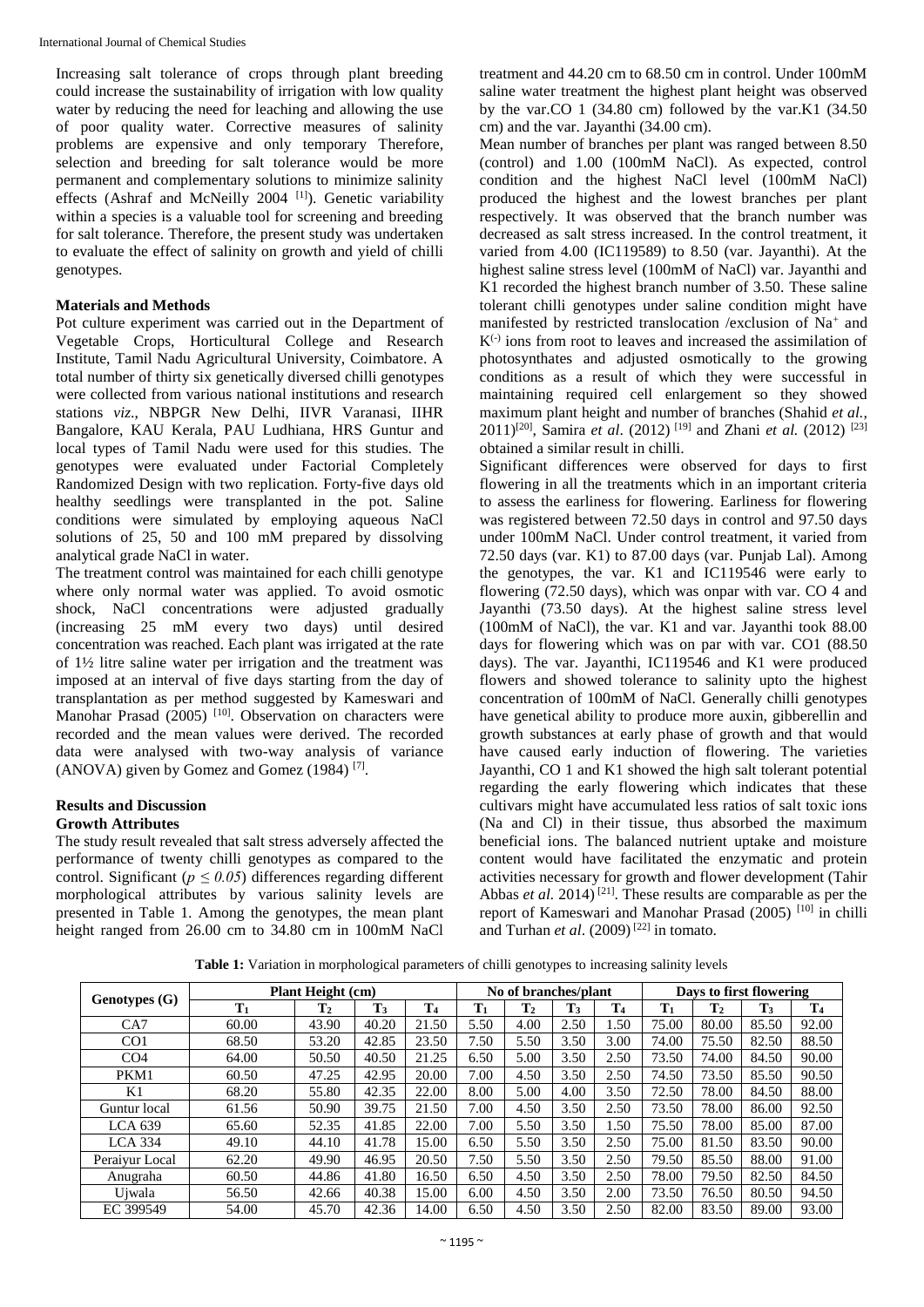| EC 554803   | 45.70<br>52.00 |                   | 41.75        | 16.50 | 6.50            | 4.50         | 3.50  | 1.50 | 84.00 | 87.00                   | 92.00 | 97.50 |
|-------------|----------------|-------------------|--------------|-------|-----------------|--------------|-------|------|-------|-------------------------|-------|-------|
| IC 119546   | 58.00<br>43.80 |                   | 39.10        | 20.33 | 7.00            | 5.50         | 4.00  | 3.00 | 72.50 | 79.00                   | 85.00 | 90.50 |
| IC 119589   | 44.20<br>40.20 |                   | 38.40        | 15.33 | 4.00            | 2.50         | 2.00  | 1.00 | 84.50 | 86.50                   | 90.50 | 93.50 |
| Punjab Lal  | 48.10<br>46.15 |                   | 37.80        | 14.50 | 4.00            | 3.00         | 2.00  | 0.1  | 87.00 | 89.50                   | 93.50 | 97.00 |
| Jayanthi    | 57.35<br>65.55 |                   | 42.20        | 23.00 | 8.50            | 7.50         | 5.50  | 3.50 | 73.50 | 76.00                   | 79.50 | 88.00 |
| EC 497636   | 48.45<br>56.20 |                   | 45.40        | 19.30 | 7.50            | 6.50         | 5.00  | 3.00 | 74.50 | 77.00                   | 81.50 | 85.50 |
| Arka Suphal | 56.50<br>45.60 |                   | 39.00        | 22.33 | 7.00            | 5.50         | 4.50  | 3.00 | 75.00 | 77.50                   | 82.50 | 89.50 |
| Arka Abhir  | 46.75<br>60.35 |                   | 43.44        | 21.35 | 00.1            | 5.00         | 3.50  | 1.50 | 78.00 | 81.00                   | 85.60 | 93.50 |
| Mean        | 58.60<br>46.97 |                   | 41.94        | 19.26 | 6.75            | 4.90<br>3.45 |       | 2.20 | 77.15 | 80.25                   | 85.60 | 91.75 |
|             |                | Plant height (cm) |              |       | No. of branches |              |       |      |       | Days to first flowering |       |       |
| Factor      | G              | T                 | $G \times T$ | G     |                 |              | G x T | G    |       | т                       | G x T |       |
| <b>SEd</b>  | 0.76           |                   | 0.34         | 1.53  | 0.06            | 0.03         |       | 0.13 | 1.02  | 0.45                    |       | 2.05  |
| CD(0.05)    | 1.52           | 0.68              | 3.04         | 0.13  | 0.06            |              | 0.27  | 2.04 |       | 0.91                    | 4.08  |       |

### **Leaf area/plant**

The study results revealed that the salt stress affected the leaf area drastically in all the chilli genotypes under all the three saline treatments. In control the leaf area ranged from 1413.2 cm² per plant (accession EC554803) to 1697.0 cm² (cv.CO 1). The highest leaf area per plant of 1191.30 cm² was recorded in the highest salt level by the var. K1. Generally, evidence shows that salinity increases the leaf lamina thickness, due to an increase in mesophyll cell size or number of layers. Such salt-induced succulence could lower the resistance to  $CO<sub>2</sub>$  uptake and thus increase photosynthetic rates by increasing the amount of internal leaf surface area across which gaseous exchange can occur per unit of leaf area (Longstreth and Nobel, 1979)<sup>[11]</sup>. The salt-tolerant genotypes may reflect an increase in mesophyll thickness and the internal surface area for  $CO<sub>2</sub>$  absorption, which probably compensates for any stomatal assimilation limitation (Kozlowski, 1997)<sup>[12]</sup>. In the highest stress level  $(100 \text{mM})$ NaCl), leaf area got reduced and the range was measured from 1191.30 cm² (var.K1) to 907.80 cm² (var. Ujwala). Bandeoglu *et al*. (2000) [3] and Nizam *et al.* (2017) [16] indicated that the retarded plant growth and leaf development is due to inhibition of cell elongation due to higher concentration of Na ion which cause membrane disorganization, inhibition of cell division and expansion (Deivanai *et al*. (2011) [4] .

### **Yield contributing characters**

Yield determined by average fruit weight, fruit length, fruit girth, number of fruits and total yield per plant was significantly affected and decresed with increasing salinity levels (Table 2 and 3). The highest fruit length of 10.50 cm was recorded in the control by the var. Arka Suphal. This was followed by Arka Abhir (9.60 cm), Jayanthi (8.50 cm) and K1 (7.80 cm). At the highest stress level (100mM NaCl) var. Jayanthi and K 1recorded highest fruit length (4.55 cm) followed by cv. CO1 and Arka Abhir (4.00 cm).

The mean fruit girth in the control treatment ranged from 2.30 cm (Anugraha) to 3.60 cm (cv. Jayanthi and K 1). At the highest salt stress level (100mM of NaCl) var. Jayanthi recorded the highest fruit girth with 2.80 cm followed by Guntur local type  $(2.70 \text{ cm})$  with var. K 1 and CO 1  $(2.60 \text{ m})$ cm).

With regard to fruit weight, significant differences were observed for fresh weight and dry weight of pods in all the treatments (Table 3). The highest fruit weight of both green and dry fruit was observed in the control treatment by the var. Jayanthi which recorded 3.74 g and 1.52 g respectively while in the 100mM of NaCl treatment the var.CO 1 had the highest fruit weight of both green and dry fruit (3.04 g and 0.94 g respectively). The lowest fruit weight of green and dry fruit was observed in the 100mM NaCl treatment by the accession IC119589 followed by Punjab Lal and LCA 334.

The mean number of fruits per plant ranged between 28.50 (control) to 2.00 (100mM NaCl). The highest number of fruits per plant was observed in the control by the varieties K1, LCA 639 and the accession IC119546  $(28.50)$ . At the highest salt stress level (100mM NaCl) var. K1, Jayanthi and LCA639 recorded the highest number of fruits (5.50) followed by the var. Arka Suphal and CO 1 (4.00). Better performance of Jayanthi, K1 and IC119546 genotypes for these attributes might be because of decrease in water potential at lower level resulting in less loss of turgor, the balanced nutrient uptake and moisture content would have facilitated the enzymatic and protein activities necessary for fruit development under salinity. The maintenance of turgor even under salinity might have facilitated efficient cell divison and elongation in these genotypes and consequently they had increased yield.

The lowest number of fruits per plant was observed in the control by the varieties Ujwala and the accession EC554803 (13.00). At the highest salt stress level (100mM NaCl) var. LCA 334 and EC554803 recorded the lowest number of fruits (1.50).

The current results showed that high salinity level resulted in significant reduction of plant height, number of branches and enhanced the days to flowering in the remaining chilli genotypes. This reduction in plant height, flowering and leaf area under salinity conditions was often accompanied with the decrease in rates of photosynthesis, which in turn would have been due to decreased stomatal conductance, reduced assimilation of photosynthates and consequently restricting the availability of  $CO<sub>2</sub>$  for carboxylation. Besides these, ionic imbalance caused by the osmotic effect of soil solution it also adversely affected the nutrient and water uptake by plants there by resulting in reduction of leaf area, reduced plant growth flowering and fruiting (Pessarkali 1991)<sup>[17]</sup>.

Such a declining trend in fruit characters were due to reduced accumulation of assimilates and also high osmotic pressure at higher levels of salinity which might have hindered the water and nutrient uptake and disturbed salt avoidance mechanism which leading to reduced fruit weight, fruit length as well as number of fruits (Aslam *et al.* 2011)<sup>[2]</sup>. This is in accordance with Kameswari and Manohar Prasad (2005)<sup>[10]</sup> and Samira *et al.* (2012)<sup>[19]</sup> in chilli.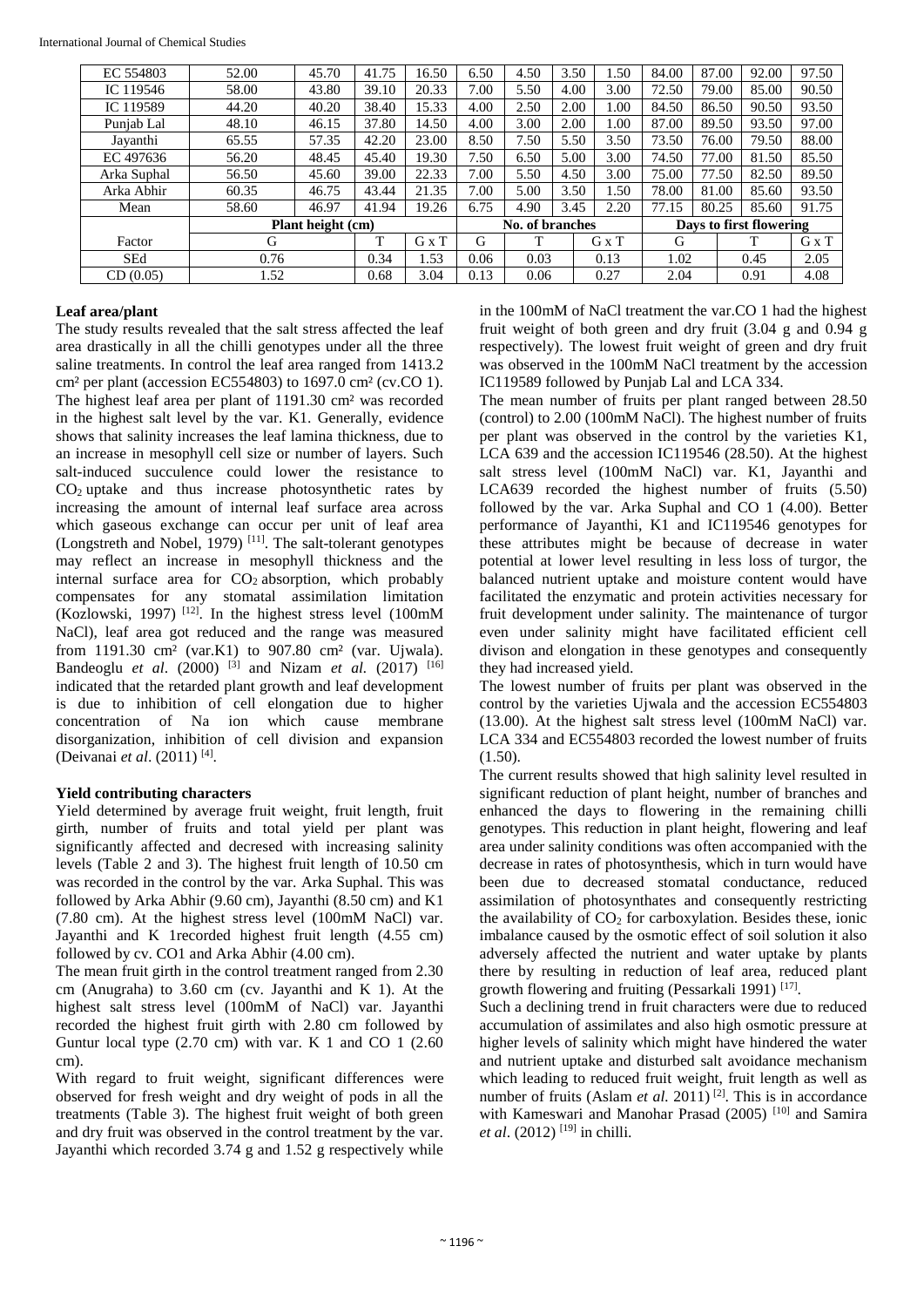| <b>Genotypes</b>   |                                                       |                | Leaf area/plant $(cm2)$ |                        |                       | Fruit length (cm)                      |                | Fruit girth (cm)                           |       |                  |                |                |  |
|--------------------|-------------------------------------------------------|----------------|-------------------------|------------------------|-----------------------|----------------------------------------|----------------|--------------------------------------------|-------|------------------|----------------|----------------|--|
| (G)                | $T_1$                                                 | T <sub>2</sub> | $T_3$                   | T <sub>4</sub>         | $T_1$                 | T <sub>2</sub>                         | T <sub>3</sub> | T <sub>4</sub>                             | $T_1$ | T <sub>2</sub>   | T <sub>3</sub> | T <sub>4</sub> |  |
| CA7                | 1662.0                                                | 1539.5         | 1429.3                  | 1097.8                 | 6.50                  | 5.25                                   | 2.80           | 2.85                                       | 3.10  | 2.90             | 2.40           | 1.75           |  |
| CO <sub>1</sub>    | 1697.0                                                | 1622.0         | 1544.0                  | 1153.8                 | 7.80                  | 7.15                                   | 4.00           | 4.00                                       | 3.50  | 3.40             | 3.10           | 2.60           |  |
| CO <sub>4</sub>    | 1645.5                                                | 1537.0         | 1438.3                  | 1094.3                 | 5.80                  | 5.20                                   | 4.20           | 3.00                                       | 3.35  | 3.00             | 2.80           | 2.50           |  |
| PKM1               | 1651.2                                                | 1518.2         | 1420.5                  | 1096.5                 | 6.20                  | 5.30                                   | 4.33           | 3.00                                       | 3.40  | 3.20             | 2.90           | 2.30           |  |
| K1                 | 1624.5                                                | 1513.0         | 1408.4                  | 1191.3                 | 7.80                  | 7.00                                   | 5.30           | 4.55                                       | 3.60  | 2.80             | 2.60           | 2.60           |  |
| Guntur local       | 1603.4                                                | 1507.2         | 1415.6                  | 1090.4                 | 6.30                  | 5.20                                   | 4.20           | 3.00                                       | 3.50  | 3.10             | 2.90           | 2.70           |  |
| <b>LCA 639</b>     | 1643.5                                                | 1511.5         | 1430.3                  | 1099.8                 | 7.00                  | 6.20                                   | 4.50           | 3.80                                       | 3.50  | 3.20             | 3.00           | 2.60           |  |
| <b>LCA 334</b>     | 1607.3                                                | 1517.1         | 1104.3                  | 981.4                  | 5.25                  | 4.50                                   | 3.60           | 1.80                                       | 2.60  | 2.25             | 2.00           | 1.50           |  |
| Peraiyur local     | 1653.3                                                | 1567.4         | 1458.0                  | 1102.4                 | 6.50                  | 6.00                                   | 4.20           | 3.00                                       | 3.40  | 3.20             | 2.90           | 2.50           |  |
| Anugraha           | 1632.3                                                | 1547.8         | 1422.8                  | 1100.4                 | 6.25                  | 5.30                                   | 4.00           | 3.00                                       | 2.30  | 2.00             | 1.70           | 1.50           |  |
| Ujwala             | 1628.4                                                | 1532.4         | 1231.0                  | 907.8                  | 4.20                  | 3.70                                   |                | 2.30                                       | 3.00  | 2.65             | 2.20           | 1.90           |  |
| EC 399549          | 1601.2                                                | 1422.3         | 1234.5                  | 1053.4                 | 5.50                  | 4.60                                   |                | 2.30                                       | 3.15  | 2.80             | 2.60           | 2.25           |  |
| EC 554803          | 1413.2                                                | 1324.5         | 1104.5                  | 954.3                  | 5.00                  | 4.40                                   | 3.00           | 2.00                                       | 2.95  | 2.80             | 2.50           | 1.90           |  |
| IC 119546          | 1645.5                                                | 1587.3         | 1345.7                  | 1086.0                 | 6.50                  | 6.20                                   | 4.60           | 3.60                                       | 3.40  | 3.20             | 2.90           | 2.50           |  |
| IC 119589          | 1453.0                                                | 1276.8         | 1042.0                  | 945.5                  | 4.60<br>4.20          |                                        | 3.30           | 2.30                                       | 2.65  | 2.30             | 2.00           | 1.40           |  |
| Punjab Lal         | 1574.5                                                | 1362.3         | 1103.4                  | 1056.5                 | 5.00<br>5.60          |                                        | 3.45           | 3.00                                       | 2.90  | 2.65             | 2.30           | 2.00           |  |
| Jayanthi           | 1695.5                                                | 1540.3         | 1353.5                  | 1189.3                 | 8.50                  | 7.83                                   | 5.66           | 4.55                                       | 3.70  | 3.30             | 3.00           | 2.80           |  |
| EC 497636          | 1587.5                                                | 1443.5         | 1255.0                  | 1095.5                 | 5.20                  | 4.60                                   | 3.60           | 2.70                                       | 3.30  | 3.10             | 2.90           | 2.50           |  |
| Arka Suphal        | 1542.5                                                | 1323.0         | 1123.5                  | 1099.5                 | 10.50                 | 9.33                                   | 6.25           | 3.50                                       | 3.30  | 3.15             | 2.85           | 2.60           |  |
| Arka Abhir         | 1523.3                                                | 1324.5         | 1128.0                  | 1054.5                 | 9.60                  | 8.30                                   | 6.00           | 4.00                                       | 3.40  | 3.20             | 2.95           | 2.50           |  |
| Mean               | 1602.9                                                | 1480.0         | 1298.7                  | 1028.2                 | 6.53                  | 5.76                                   | 4.15           | 3.03                                       | 3.10  | 2.85             | 2.55           | 2.15           |  |
|                    | Leaf area $(cm2)$                                     |                |                         |                        |                       | Fruit length (cm)                      |                |                                            |       | Fruit girth (cm) |                |                |  |
| Factor             | G                                                     |                | T                       | $G \times T$           | G                     |                                        | T              | G x T                                      | G     |                  | T              | $G \times T$   |  |
| <b>SEd</b>         | 16.83                                                 |                | 7.52                    | 33.67                  | 0.05                  |                                        | 0.02           | 0.11                                       | 0.25  |                  | 0.51           | 0.51           |  |
| CD(0.05)<br>$\sim$ | 33.50<br>$\mathbf{r}$ and $\mathbf{r}$ are defined as |                | 14.98                   | 67.01<br>$\frac{1}{2}$ | 0.11<br>$\sim$ $\sim$ | $\mathbf{r}$ $\mathbf{r}$ $\mathbf{r}$ | 0.05           | 0.23<br>$\overline{1}$<br>$\overline{100}$ | 0.11  |                  | 0.22           | 1.02           |  |

| <b>Table 2:</b> Variation in physiological and yield characters of chilli genotypes to increasing salinity levels |  |  |  |  |  |  |  |  |  |  |  |
|-------------------------------------------------------------------------------------------------------------------|--|--|--|--|--|--|--|--|--|--|--|
|-------------------------------------------------------------------------------------------------------------------|--|--|--|--|--|--|--|--|--|--|--|

T1- Control with distilled water (0 mM) T2 - 25 mM NaCl, T3 - 50 mM NaCl and T4 - 100 mM NaCl

| Table 3: Variation in yield parametres of chilli genotypes to increasing salinity levels |  |  |
|------------------------------------------------------------------------------------------|--|--|
|                                                                                          |  |  |

|                  | Fruit weight (g) Green |                        |       |                |                      |                      |                |      |       |                |       | No of fruits/plant |                |   |       |                |
|------------------|------------------------|------------------------|-------|----------------|----------------------|----------------------|----------------|------|-------|----------------|-------|--------------------|----------------|---|-------|----------------|
| <b>Genotypes</b> |                        |                        |       |                |                      | Fruit weight (g) Dry |                |      |       |                |       |                    |                |   |       |                |
| (G)              | $T_1$                  | T <sub>2</sub>         | $T_3$ | T <sub>4</sub> | $T_1$                |                      | T <sub>2</sub> |      | $T_3$ | T <sub>4</sub> |       | $T_1$              | T <sub>2</sub> |   | $T_3$ | T <sub>4</sub> |
| CA7              | 2.85                   | 2.65                   | 2.15  | 1.50           | 1.48                 | 1.41                 |                | 1.35 |       | 0.60           |       | 22.00              | 18.50          |   | 11.50 | 3.00           |
| CO <sub>1</sub>  | 3.48                   | 3.35                   | 3.20  | 3.04           | 1.43                 |                      | 1.20           | 1.04 |       | 0.94           |       | 23.50              | 16.50          |   | 13.00 | 4.00           |
| CO <sub>4</sub>  | 3.33                   | 3.18                   | 3.04  | 2.88           | 1.30                 | 1.23                 |                | 1.12 |       | 0.84           |       | 26.50              | 19.00          |   | 14.50 | 4.50           |
| PKM1             | 3.26                   | 3.15                   | 3.01  | 2.85           | 1.23                 |                      | 1.10           | 1.00 |       | 0.87           |       | 25.50              | 22.50          |   | 16.50 | 4.00           |
| K1               | 3.65                   | 3.10                   | 3.01  | 2.87           | 1.39                 |                      | 1.24           | 1.10 |       | 0.90           |       | 28.50              | 16.00          |   | 13.00 | 5.50           |
| Guntur local     | 3.65                   | 3.23                   | 3.08  | 3.00           | 1.43                 |                      | 1.20           | 1.00 |       | 0.87           |       | 27.50              | 19.50          |   | 12.00 | 3.00           |
| <b>LCA 639</b>   | 3.52                   | 3.00                   | 2.53  | 2.25           | 1.64                 |                      | 1.20           | 1.05 |       | 0.85           |       | 28.50              | 23.00          |   | 15.00 | 5.50           |
| <b>LCA 334</b>   | 2.59                   | 2.30                   | 2.02  | 1.85           | 0.84                 | 0.75                 |                | 0.62 |       | 0.54           |       | 18.50              | 16.00          |   | 8.00  | 1.50           |
| Peraiyur local   | 3.43                   | 3.33                   | 3.10  | 2.56           | 1.24                 | 1.18                 |                | 1.05 |       | 0.85           |       | 20.00              | 18.00          |   | 16.00 | 3.00           |
| Anugraha         | 2.83                   | 2.54                   | 2.20  | 1.85           | 0.93                 | 0.82                 |                | 0.65 |       | 0.49           |       | 24.00              | 20.00          |   | 10.00 | 4.00           |
| Ujwala           | 3.14                   | 3.00                   | 2.85  | 2.60           | 1.00                 | 0.92                 |                | 0.74 | 0.54  |                |       | 13.00              | 10.00          |   | 8.00  | 2.00           |
| EC 399549        | 3.05                   | 2.82                   | 2.67  | 2.00           | 1.16                 | 1.05                 |                | 0.87 |       | 0.64           | 17.00 |                    | 13.00          |   | 10.00 | 3.00           |
| EC 554803        | 3.10                   | 2.73                   | 2.00  | 1.54           | 1.21                 |                      | 1.12           | 1.00 |       | 0.85           |       | 13.00              | 10.00          |   | 7.00  | 1.50           |
| IC 119546        | 3.35                   | 3.10                   | 2.80  | 1.90           | 1.38                 | 1.25                 |                | 1.09 |       | 0.95           |       | 28.50              | 22.00          |   | 12.00 | 4.00           |
| IC 119589        | 2.75                   | 2.60                   | 2.12  | 1.33           | 1.00                 | 0.92                 |                | 0.75 | 0.40  |                |       | 15.00              | 10.00          |   | 6.50  | 2.50           |
| Punjab Lal       | 3.15                   | 3.00                   | 2.64  | 1.50           | 1.20                 |                      | 1.00           | 0.80 |       | 0.50           |       | 15.50              | 11.00          |   | 10.00 | 3.00           |
| Jayanthi         | 3.74                   | 3.30                   | 3.10  | 3.00           | 1.52                 | 1.35                 |                | 1.14 |       | 0.94           |       | 24.00              | 18.00          |   | 14.00 | 5.50           |
| EC 497636        | 3.34                   | 3.20                   | 3.06  | 2.58           | 1.30                 | 1.22                 |                | 1.10 |       | 0.92           |       | 22.50              | 16.50          |   | 11.00 | 3.00           |
| Arka Suphal      | 3.12                   | 3.00                   | 2.80  | 2.55           | 1.23                 |                      | 1.14           | 1.00 |       | 0.86           |       | 27.50              | 22.00          |   | 15.00 | 4.00           |
| Arka Abhir       | 3.25                   | 3.18                   | 3.00  | 2.78           | 1.28                 | 1.20                 |                | 1.06 |       | 0.95           |       | 24.50              | 21.00          |   | 12.50 | 3.00           |
| Mean             | 3.02                   | 2.85                   | 2.58  | 2.18           | 1.18                 | 1.05                 |                | 0.91 |       | 0.73           |       | 20.00              | 16.50          |   | 11.50 | 3.10           |
|                  |                        | Fruit weight (g) Green |       |                | Fruit weight (g) Dry |                      |                |      |       |                |       | No of fruits/plant |                |   |       |                |
| Factor           | G                      | T                      |       | G x T          |                      | G                    | T              |      |       | G x T          |       | G                  |                | T |       | G x T          |
| <b>SEd</b>       | 0.02                   | 0.01                   |       | 0.05           |                      | 0.01                 | 0.005          |      | 0.02  |                |       | 0.21               |                |   | 0.09  | 0.42           |
| CD(0.05)         | 0.05                   | 0.02                   |       | 0.11           |                      | 0.02                 | 0.01           |      | 0.04  |                |       | 0.42               |                |   | 0.18  | 0.84           |

T1- Control with distilled water (0 mM) T2 - 25 mM NaCl, T3 - 50 mM NaCl and T4 - 100 mM NaCl